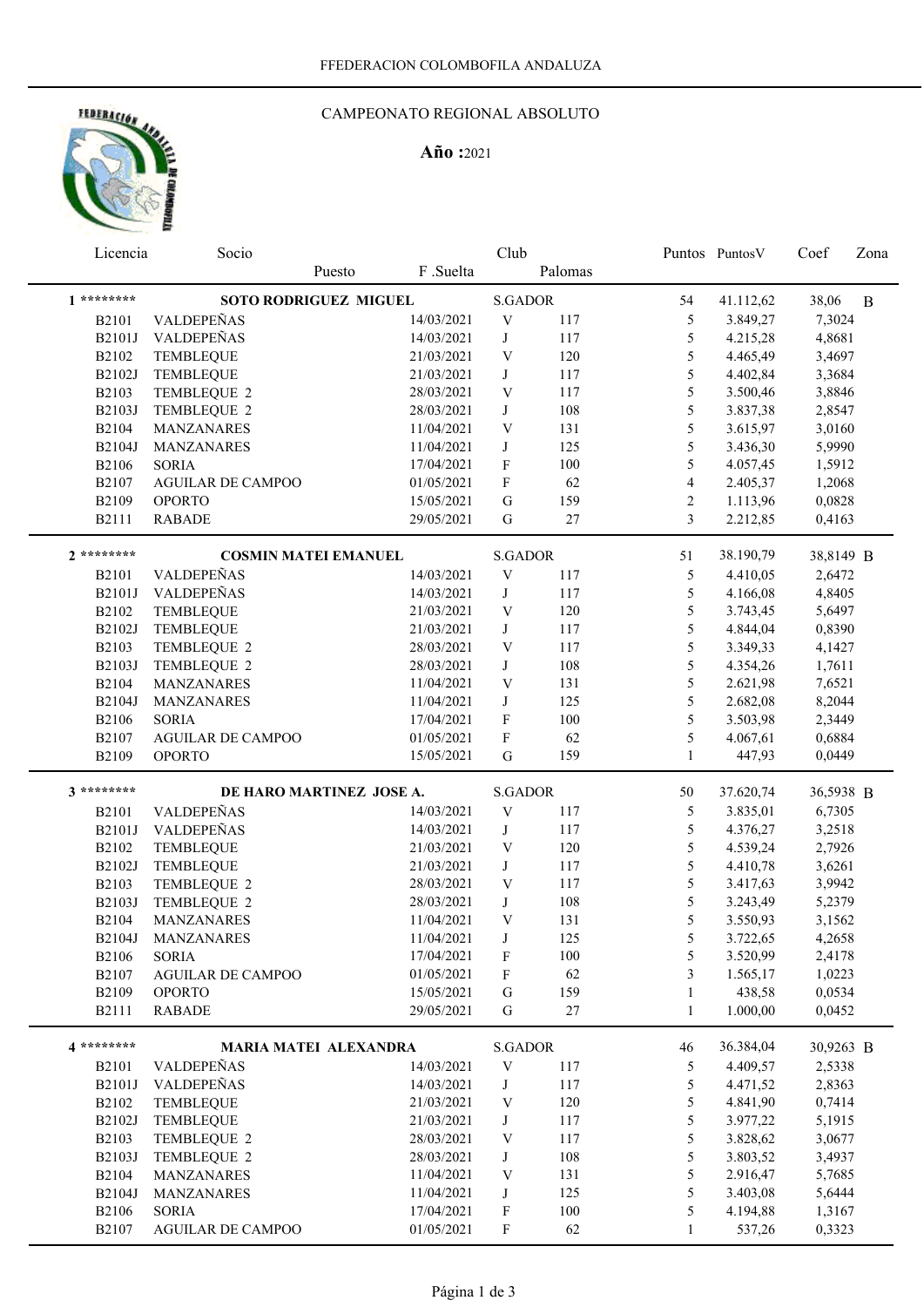### FEDERACIÓN dr,

#### CAMPEONATO REGIONAL ABSOLUTO

#### **Año :**2021

| Licencia              | Club<br>Socio                            |                                  |            | Puntos PuntosV            | Coef      | Zona              |                    |                  |  |
|-----------------------|------------------------------------------|----------------------------------|------------|---------------------------|-----------|-------------------|--------------------|------------------|--|
|                       |                                          | Puesto                           | F .Suelta  |                           | Palomas   |                   |                    |                  |  |
| $5********$           | <b>MOLDOVAN RADU</b>                     |                                  |            | <b>S.GADOR</b>            |           | 45                | 36.348,60          | 32,4409 B        |  |
| <b>B2101</b>          | VALDEPEÑAS                               |                                  | 14/03/2021 | $\mathbf V$               | 117       | 5                 | 4.098,36           | 5,0315           |  |
| B2101J                | VALDEPEÑAS                               |                                  | 14/03/2021 | J                         | 117       | 5                 | 3.902,86           | 6,4799           |  |
| B2102                 | <b>TEMBLEQUE</b>                         |                                  | 21/03/2021 | $\ensuremath{\mathbf{V}}$ | 120       | 5                 | 4.610,99           | 2,1850           |  |
| B2102J                | TEMBLEQUE                                |                                  | 21/03/2021 | J                         | 117       | 5                 | 4.378,94           | 4,0338           |  |
| B2103                 | TEMBLEQUE 2                              |                                  | 28/03/2021 | V                         | 117       | $\mathfrak s$     | 3.865,61           | 2,7156           |  |
| B2103J                | TEMBLEQUE 2                              |                                  | 28/03/2021 | J                         | 108       | $\mathfrak s$     | 4.033,67           | 2,2278           |  |
| B2104                 | MANZANARES                               |                                  | 11/04/2021 | V                         | 131       | $\mathfrak s$     | 3.681,08           | 3,1711           |  |
| B2104J                | MANZANARES                               |                                  | 11/04/2021 | J                         | 125       | 5                 | 3.383,76           | 5,5285           |  |
| <b>B2106</b>          | <b>SORIA</b>                             |                                  | 17/04/2021 | F                         | 100       | 5                 | 4.393,33           | 1,0677           |  |
| $6*******$            |                                          | REQUENA LARROSA JUAN MANUE       |            | <b>ANDARAX</b>            |           | 46                | 35.013,80          | 35,2082 B        |  |
| <b>B2101</b>          | VALDEPEÑAS                               |                                  | 14/03/2021 | $\ensuremath{\mathbf{V}}$ | 117       | 5                 | 4.135,96           | 4,5938           |  |
| B2101J                | VALDEPEÑAS                               |                                  | 14/03/2021 | $\bf J$                   | 117       | 5                 | 4.392,84           | 3,2311           |  |
| B2102                 | <b>TEMBLEQUE</b>                         |                                  | 21/03/2021 | V                         | 120       | 5                 | 4.085,03           | 5,2810           |  |
| B2102J                | TEMBLEQUE                                |                                  | 21/03/2021 | J                         | 117       | 5                 | 4.600,60           | 2,5330           |  |
| B2103                 | TEMBLEQUE 2                              |                                  | 28/03/2021 | V                         | 117       | 5                 | 3.326,45           | 4,4732           |  |
| <b>B2103J</b>         | TEMBLEQUE 2                              |                                  | 28/03/2021 | J                         | 108       | 5                 | 2.709,73           | 7,4734           |  |
| B2104                 | <b>MANZANARES</b>                        |                                  | 11/04/2021 | V                         | 131       | 5                 | 3.419,62           | 3,4340           |  |
| B2104J                | MANZANARES                               |                                  | 11/04/2021 | J                         | 125       | 5                 | 4.327,82           | 2,1338           |  |
| <b>B2106</b>          | <b>SORIA</b>                             |                                  | 17/04/2021 | F                         | 100       | 3                 | 2.228,66           | 1,2113           |  |
| B2107                 | <b>AGUILAR DE CAMPOO</b>                 |                                  | 01/05/2021 | $\mathbf F$               | 62        | $\overline{3}$    | 1.787,09           | 0,8436           |  |
| $7*******$            |                                          | <b>REYES GRANADOS JOSE MIGUE</b> |            | <b>S.GADOR</b>            |           | 44                | 32.779,40          | 41,2601 B        |  |
| <b>B2101</b>          | VALDEPEÑAS                               |                                  | 14/03/2021 | V                         | 117       | 5                 | 3.581,95           | 8,5684           |  |
| B2101J                | VALDEPEÑAS                               |                                  | 14/03/2021 | J                         | 117       | 5                 | 3.652,57           | 8,3042           |  |
| B2102                 | <b>TEMBLEQUE</b>                         |                                  | 21/03/2021 | $\ensuremath{\mathbf{V}}$ | 120       | 5                 | 4.107,46           | 5,9288           |  |
| B2102J                | TEMBLEQUE                                |                                  | 21/03/2021 | J                         | 117       | 5                 | 4.235,76           | 4,2382           |  |
| B2103                 | TEMBLEQUE 2                              |                                  | 28/03/2021 | V                         | 117       | 5                 | 3.705,64           | 3,1062           |  |
| B2103J                | TEMBLEQUE 2                              |                                  | 28/03/2021 | J                         | 108       | $\mathfrak s$     | 3.348,33           | 4,5628           |  |
| B2104                 | MANZANARES                               |                                  | 11/04/2021 | V                         | 131       | $\mathfrak s$     | 3.630,39           | 2,6872           |  |
| B2104J                | MANZANARES                               |                                  | 11/04/2021 | J                         | 125       | 5                 | 4.598,36           | 1,0831           |  |
| <b>B2106</b><br>B2107 | <b>SORIA</b><br><b>AGUILAR DE CAMPOO</b> |                                  | 17/04/2021 | $\mathbf F$<br>F          | 100<br>62 | 3<br>$\mathbf{1}$ | 1.421,05<br>497,89 | 2,4001<br>0,3811 |  |
|                       |                                          |                                  | 01/05/2021 |                           |           |                   |                    |                  |  |
| <b>Q</b> ********     | PEREZ SABIO MIGUEL                       |                                  |            | S.GADOR                   |           | 41                | 27.445,37          | 56,6304 B        |  |
| <b>B2101</b>          | VALDEPEÑAS                               |                                  | 14/03/2021 | V                         | 117       | 5                 | 3.491,18           | 9,1880           |  |
| B2101J                | VALDEPEÑAS                               |                                  | 14/03/2021 | J                         | 117       | 5                 | 3.189,64           | 10,1451          |  |
| B2102                 | TEMBLEQUE                                |                                  | 21/03/2021 | V                         | 120       | 5                 | 4.293,78           | 5,3088           |  |
| B2102J                | TEMBLEQUE                                |                                  | 21/03/2021 | J                         | 117       | 5                 | 4.105,16           | 4,9957           |  |
| B2103                 | TEMBLEQUE 2                              |                                  | 28/03/2021 | V                         | 117       | 5                 | 3.072,38           | 5,1807           |  |
| B2103J                | TEMBLEQUE 2                              |                                  | 28/03/2021 | J                         | 108       | 5                 | 2.926,25           | 6,4713           |  |
| B2104                 | MANZANARES                               |                                  | 11/04/2021 | V                         | 131       | 5                 | 2.615,56           | 7,7600           |  |
| B2104J                | MANZANARES                               |                                  | 11/04/2021 | J                         | 125       | 5                 | 2.877,53           | 7,5093           |  |
| B2107                 | <b>AGUILAR DE CAMPOO</b>                 |                                  | 01/05/2021 | F                         | 62        | 1                 | 873,89             | 0,0715           |  |